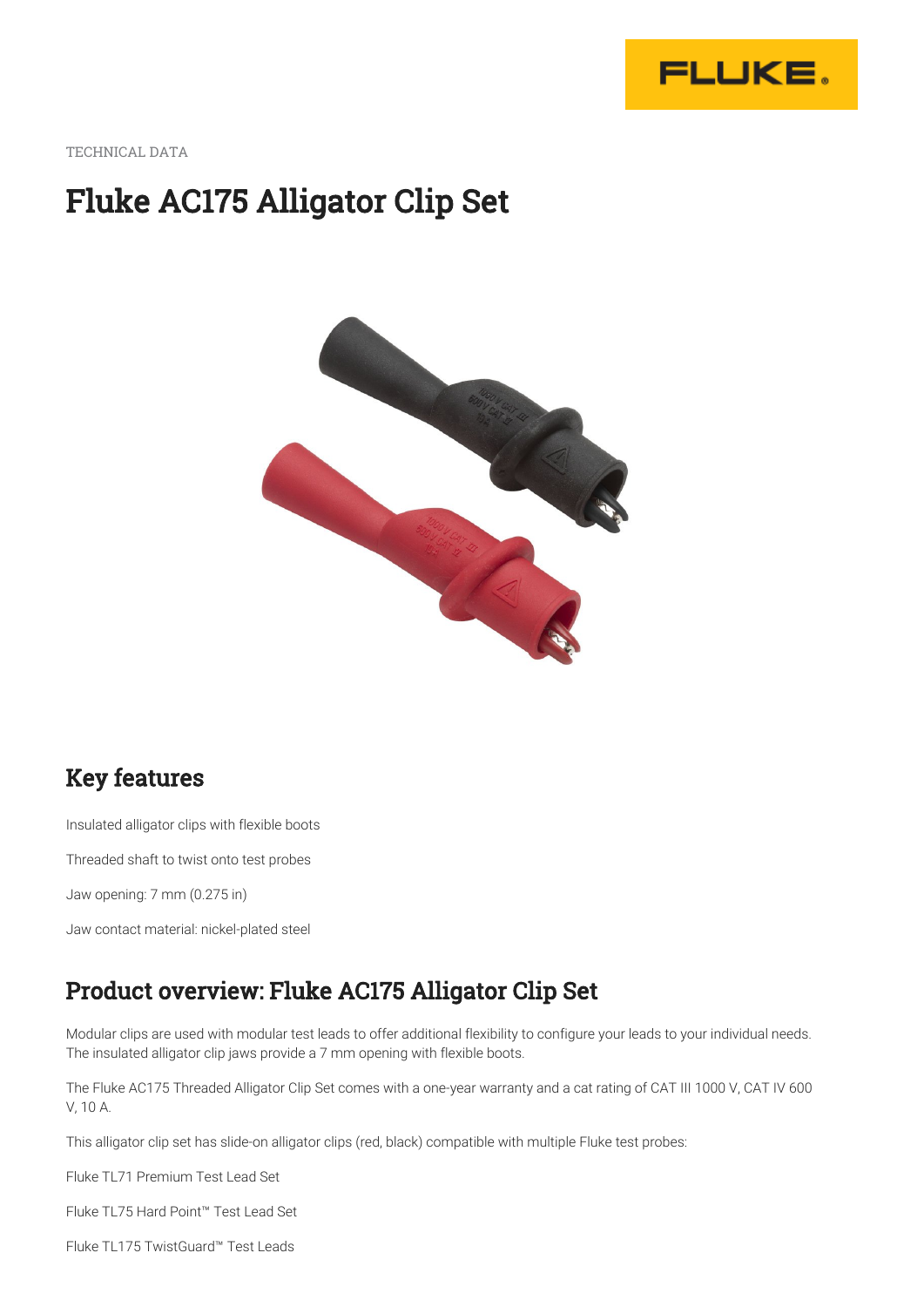

Fluke TP175 TwistGuard™ Test Probes

## Specifications: Fluke AC175 Alligator Clip Set

| Jaw opening               | 7 mm (0.275 in), jaw contact material: nickel-plated steel |
|---------------------------|------------------------------------------------------------|
| <b>Category Rating</b>    | CAT III 1000 V, CAT IV 600 V, 10 A                         |
| Operating temperature     | -20°C to 55°C (-4°F to 131°F)                              |
| Environmental Information | Pollution Degree 2, 2000 m altitude                        |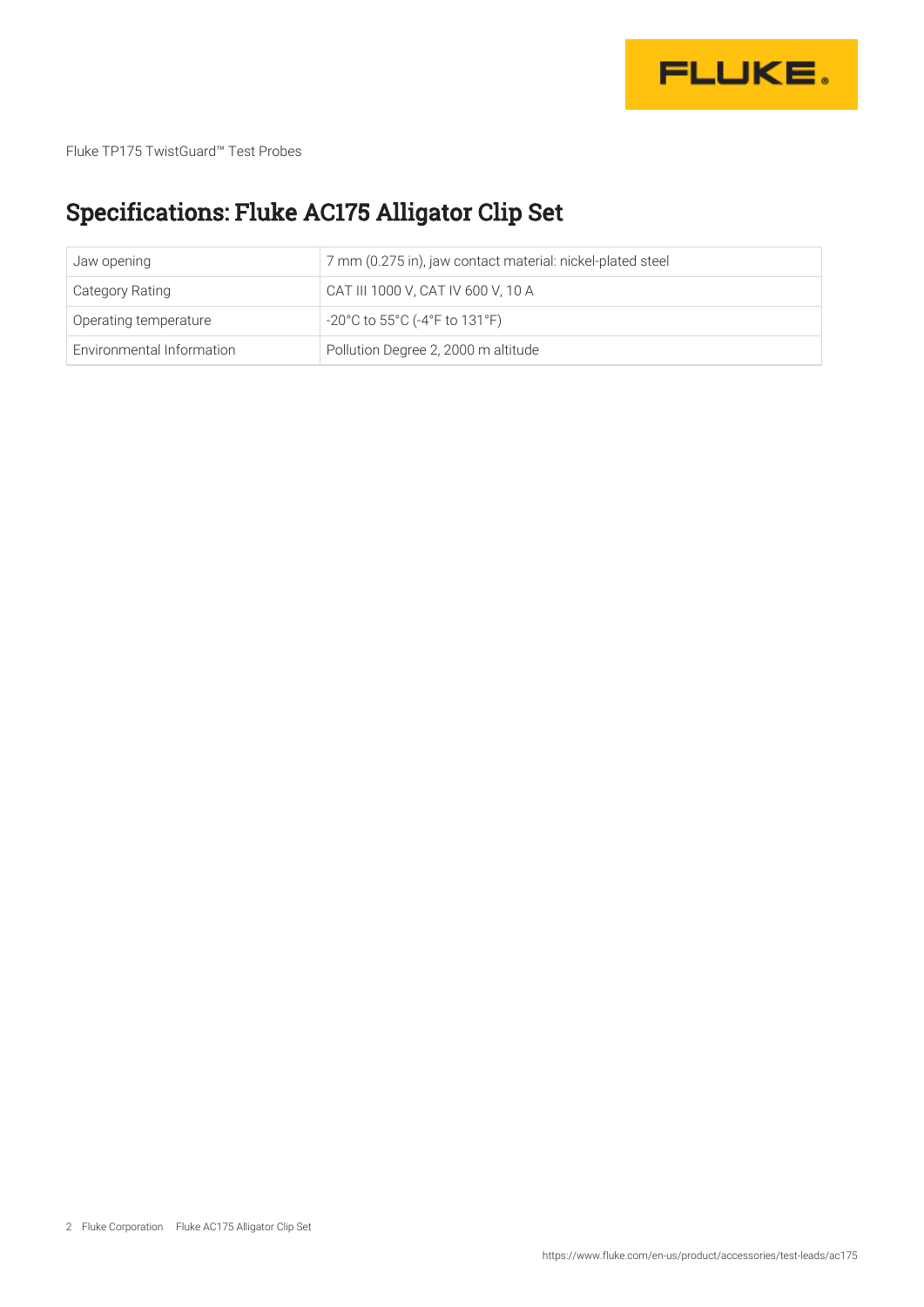

#### Ordering information



#### **Fluke AC175**

AC175 Alligator Clip Set

| <b>Optional accessories</b>                    | <b>Description</b>                                                                                                          |
|------------------------------------------------|-----------------------------------------------------------------------------------------------------------------------------|
| <b>Fluke TL71 Premium Test Lead Set</b>        | Comfort grip, silicone insulated. µV measurement recommended.                                                               |
|                                                | Fluke TL175 TwistGuard™ Test Leads Simply twist to change the exposed probe tip length.                                     |
| Fluke TP175 TwistGuard™ Test<br><b>Probes</b>  | The Fluke TP175 TwistGuard® Test Probes have adjustable tip lengths that allow you<br>to work safely in different settings. |
| Fluke TL75 Hard Point™ Test Lead<br><b>Set</b> | PVC-insulated, right-angle shrouded 4 mm (0.16 in) banana plugs                                                             |